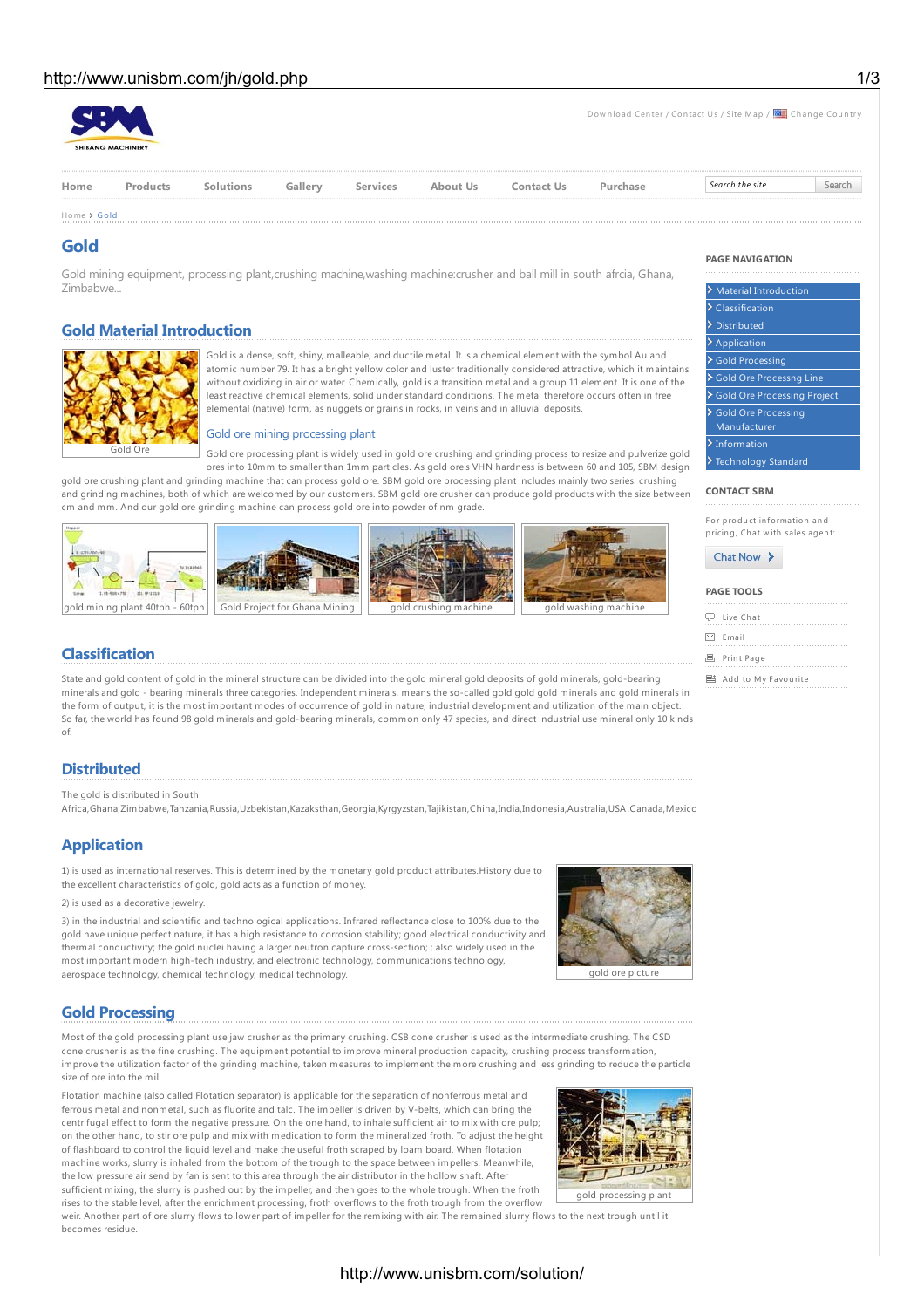# http://www.unisbm.com/jh/gold.php 2/3

## **Gold Ore Processng Line**

Complete Stone Crushing Plant: http://www.unisbm.com/product/crushing/complete-crushing-plant/ Quarrying & Recycling Equipment: http://www.unisbm.com/solution/construction.php Mining Equipment: http://www.unisbm.com/solution/mining.php The crushing, screening, grinding, washing plant: http://www.unisbm.com/project/production-line.php Project Cases: http://www.unisbm.com/project/

## **Gold Ore Processing Project Video**

Video of Located approximately 57km south-west of Obuasi town and 195km north-west of Ghana's capital Accra

Located approximately 57km south-west of Obuasi town and 195km north-west of Ghana's capital Accra, the gold mining project is owned by Central Ashanti Gold Limited, a wholly owned subsidiary of Perseus, which owns 650km² of tenements on the Ashanti gold belt.

Gold mining is carried out to support a mill feed rate of 5.5Mtpa of high grade primary ore. Processing is carried out in a 5.5Mtpa gold processing plant that will include a primary jaw crushers, single stage SAG mill, gravity circuit, flotation circuit, regrind ball mill, concentrate CIL circuit and elution circuit. The whole gold mining project goes smoothly and with our products used, the whole plant's efficiency can be adjusted smartly. We adhere to principle to provide quality products with excellent services for our Ghana customers.

Gold mining plant in Ghana designed by SBM contains SAG mill, ball mill and other gold beneficiation equipment. SBM can provide assistance in the commissioning of major new gold processing plant to meet the completion schedule.

## **Gold Ore Processing Manufacturer**

Chinese shanghai SBM has gold ore grinding mill plant in over 130 countries such as India, South Africa, Australia, Malaysia, and so on. The practical mill experience has professionally help lots of customers in the world. The general process of gold ore is below: primary Crushing, secondary Crushing, sieving, third crushing, grinding, classifying, Separation, Filtering, and Concentrated ore. SBM can offer you best gold ore grinding solution for you with suitable machine and high quality but reasonable price.

If you want to buy list of equipment include :mobile gold machine, vertical mill, grinder roller mill or know prices and type of machine, you can contact our customer service.

# **Information**

Problems in the gold mining process

(A) comprehensive utilization of mineral resources, inadequate laws and regulations, the comprehensive utilization of mineral resources, preferential policies are not in place. Adopting both rich and poor, low-grade ore and to carry out the comprehensive use of recycling useful components associated with the taxes charged according to the amount and quality, increase the use of cost, profit margins are low due to the recovery of this part of the resources even needed capital subsidy, , engage in comprehensive utilization but affect the economic efficiency of enterprises.



(B) loss of mineral resources, waste and destruction Most of the gold mines, especially small-scale mining is often the case where the low level of exploration under construction. Mine put into production, infrastructure, technological transformation at the same time, the majority of small businesses in the metallurgical process technology, low management level, coupled with the initial mining program ill-considered, often resulting in a large loss of resources, waste and destruction.

(C) the development and utilization of tailings resource not enough, a variety of price associated elements have not been fully recycled, low environmental efficiency.

(D) investment in science and technology and personnel training is not enough emphasis Currently, the gold mine of comprehensive utilization of research are still weak, the depth and breadth of the comprehensive utilization of mineral resources research is not enough. On the one hand, the industrial sector dispersion of Geology and Mineral scientific research strength is not concentrated, apparatus, equipment, poorly equipped, do not form a fist. On the other hand, the comprehensive utilization of mineral resources, a serious shortage of basic research forces. Deployment of geological prospecting work, no deployment and comprehensive evaluation study on comprehensive utilization pilot study. Existing scientific research with low conversion rates.

# **Technology Standard**

## Machinery used in refining circuit

Once extracted, the gold ore is pulverized to prepare it for refining. The gold is refined with one of four main processes: floatation, amalgamation, cyanidation, or carbon-in-pulp. Each process relies on the initial grinding of the gold ore, and more than one process may be used on the same batch of gold ore.

In this refining circuit, we can use electrowining cells, electrorefining cells and remelt furnace to refine gold ore. we also can use filter presses, mercury retorts and induction refining furnace to purify gole.

#### Gold Mining Equipments Supplier

SBM is a gold mining equipments manufacturer in China, supplies all kinds of best mining equipments for sale for gold mine such as gold ore crusher, gold grinding mill, screening machines and vibrating feeder with auction price. Our gold ore crusher, mill and other gold ore mining, processing equipments have been exported to South Africa, USA, Australia, Russia, Canada, Egypt, UZ, Nubia, Peru, Indonesia, Brazil, Papua New Guinea, Ghana, Mexico, Philippines, Zimbabwe, Sudan, Mali, Kyrghyzstan, Argentina, Guinea, KZ.

#### Gold Ore Mining Procsss

In gole ore mining plant, we use equipments to purify glod from pyrite, chalcopyrite, native gold.

After gold ore mined, firstly go through crushing process. In the gold ore coarse crushing process, jaw crusher is used as gold ore primary crusher. After coarse crushing process, screen out the fine gold ore, the gild ore with diameter more than 10 mm go through secondary crushing process, in this crushing process, standard CS series cone crusher is used. In some large gold concentrator, there is fine crushing process after secondary crushing. In this fine crushing, short head CS series cone crusher is used as gold ore crushing machine.

After crushing process, the crushed gold ore enter into ball mill evenly through vibrating screen. Ball mill is essential gold ore beneficiation machine used to grind gold ore into powder less than 200 mesh. Gold ore powder go through classification and flotation to make pure gold.

According to the different requirements, we can disign gold ore mining process flow chart for the gold mine.

# http://www.unisbm.com/solution/